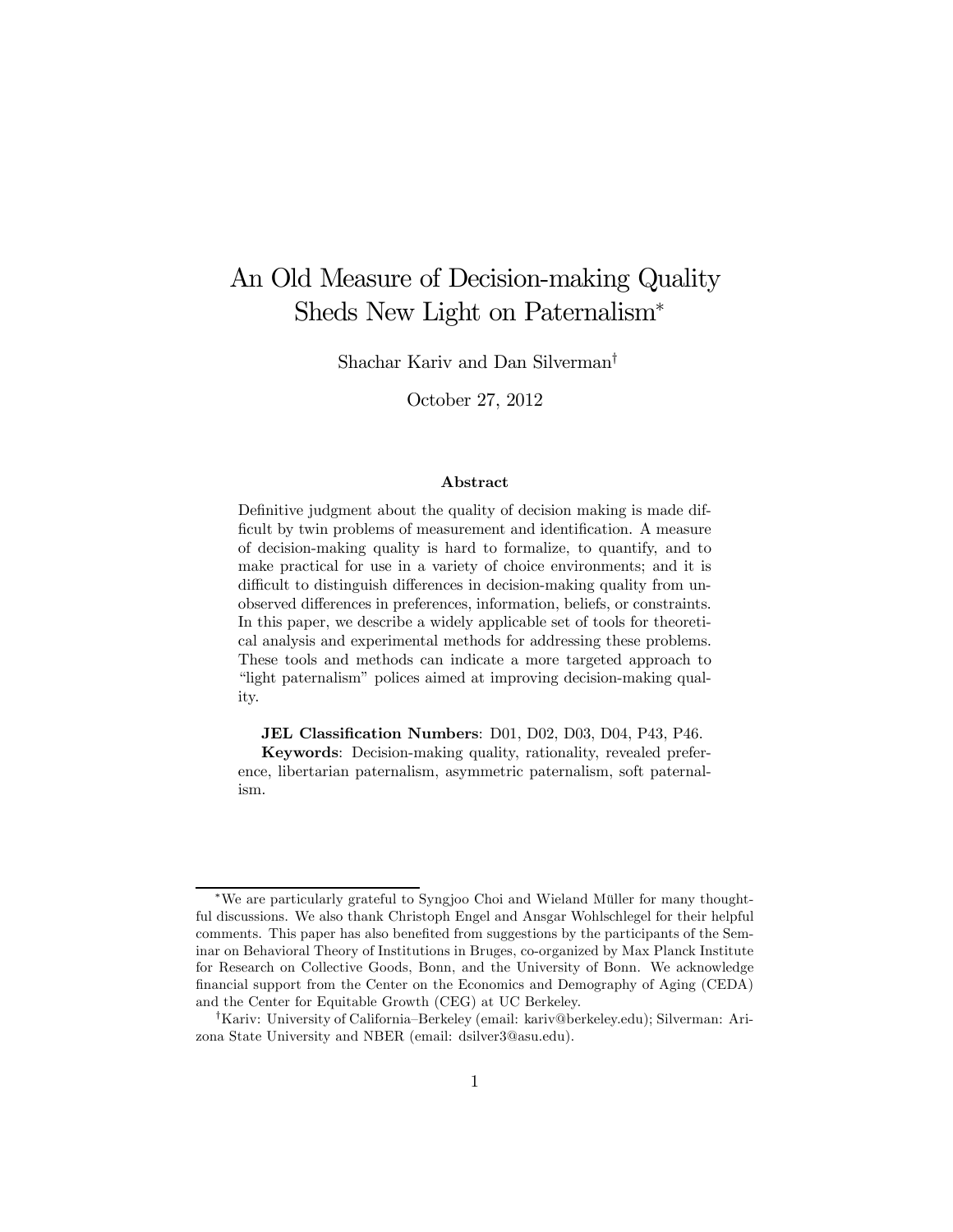# 1 Introduction

Behavioral economics has challenged the empirical validity of standard economic models as it has posed new questions about individual behavior and introduced new methods (for economists) of empirical research. This branch of economics research has raised important questions about the rationality of individual behavior and has inspired a variety of theoretical alternatives to standard models. The investigation of these alternative theories has uncovered still more empirical regularities that are hard to reconcile with existing models, and so on. In this way, behavioral economics has improved our understanding of many important social and economic phenomena.

An important part of the behavioral economics literature can be viewed as a response to traditional economic analysis which assumes that individuals make the choices that are in their own best interest. In this standard view, heterogeneity in the choices that people make is attributed to heterogeneity in these individuals' constraints, preferences, information, or beliefs. A prominent strand of behavioral economics adds importantly to this list of the sources of variation in behavior; that research considers heterogeneity in choices driven also by differences in the quality of decision making.

The idea that decisions vary in quality and individuals differ in their decision-making abilities seems uncontroversial. Almost everything else comes in different levels of quality, so we would expect some choices to be better than others and some individuals to be better decision-makers than others. When making certain economic choices, some individuals may tend to misunderstand the relevant tradeoffs; they may compute payoffs incorrectly, pay too little attention and make unintended choices, follow the behavior of uninformed others, or err in other less obvious ways. As a result, the choices that some individuals actually make may sometimes be different from the choices they would make if they had more time, skills, or knowledge, or were in a better state of mind to consider their decisions. Importantly, this view allows that, even if they have all relevant information, some individuals might not identify and make the choice which best meets their objectives.

Rigorous evidence for the view that decision-making quality is a source of heterogeneity in behavior derives mostly from studies that collect uncommonly high quality data, or exploit instrumental variables, and show that some decisions clearly leave "money on the table." Ameriks et al. (2003) is a prominent example. That paper provides evidence that differences in individuals' propensity to plan and budgeting behaviors, rather than more standard sources of heterogeneity, explain important variation in wealth accumulation. Restricting attention only to financial decision making, in another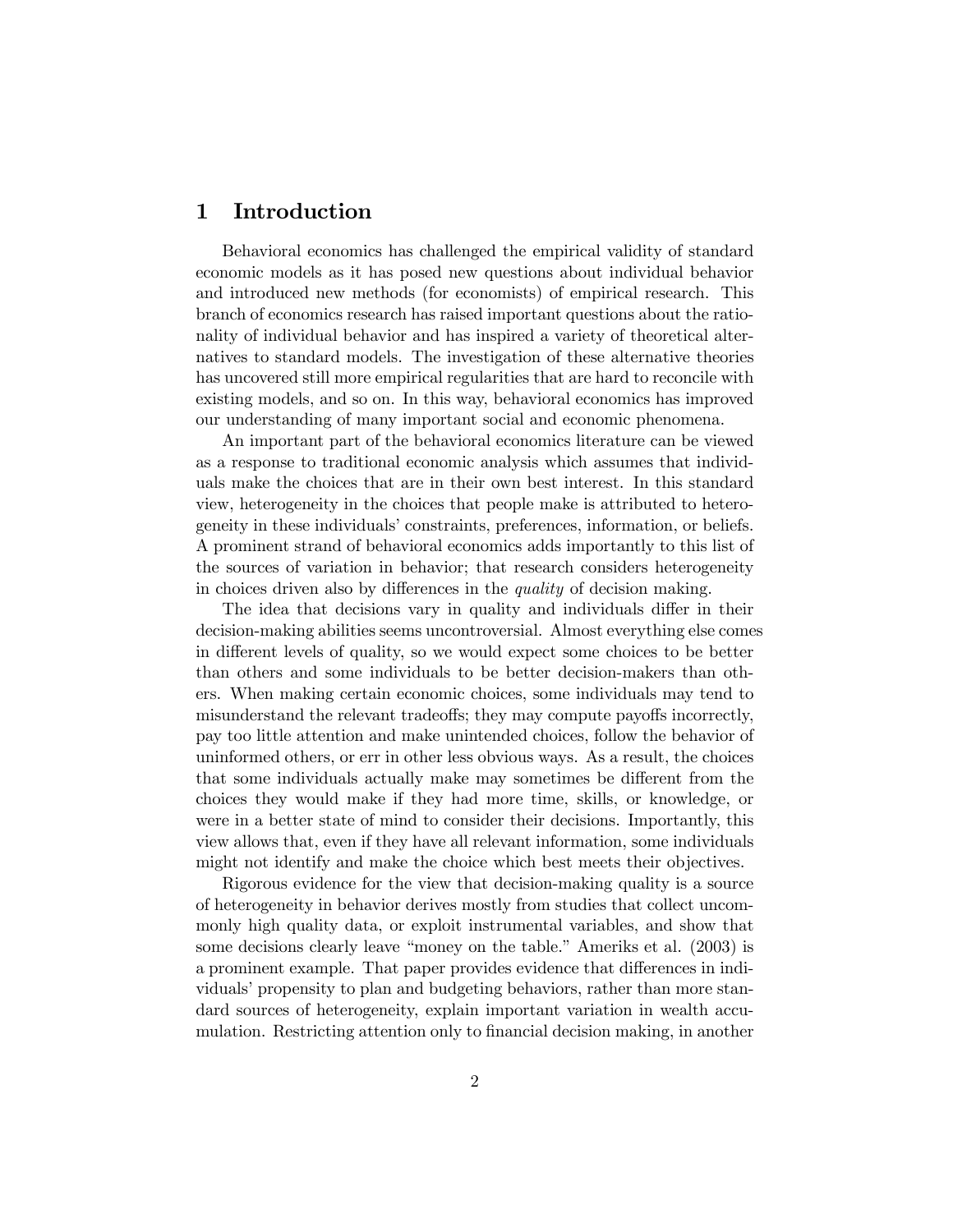example, Bernheim and Garrett (2003) find evidence that employer-based financial education increases saving. The literature also includes, among others, Duflo and Saez (2003) who investigate the effect of financial education on saving, beyond its effect on lifetime earnings; Lusardi and Mitchell (2007) document very low levels of financial planning, financial literacy, and a positive correlation between literacy, financial planning and wealth; and Cole and Shastry (2009) emphasize the importance of education, cognitive ability and financial literacy on financial market participation.

Motivated by evidence that individuals do not always make choices that are in their best interest, some behavioral economists have helped design "light paternalism" polices aimed at steering people toward better choices. We emphasize the term "light" to underscore that, in contrast to hard paternalism (such as compulsory automobile seatbelts or motorcycle helmets), the paternalism that these behavioral economists advocate is intended to avoid direct coercion. The prominent forms of light or soft paternalism are libertarian paternalism (Thaler and Sunstein, 2003) and asymmetric paternalism (Camerer et al., 2003). As emphasized by Loewenstein and Haisley (2008), "the common goal of these paternalistic approaches is to steer human behavior in more beneficial directions while minimizing coercion, maintaining individual autonomy, and maximizing choice to the greatest extent possible."

To illustrate, consider the work on light paternalism devoted to problems of retirement planning and economic choices late in life. Many analysts have long been concerned about the quality of economic choices in and near retirement, and the recent proliferation of retirement saving and health insurance plans has only heightened that concern. When pensions were mostly defined benefit and health insurance consisted of employer-provided plans and Medicare parts A and B, planning for retirement was relatively simple. Now that most pensions are defined contribution, the typical worker needs to determine a contribution rate and make a complex portfolio choice for their  $401(k)$ . Later, the worker will need to determine how best to draw down that pension wealth, and then which of the dozens of Medicare Part D plans is best. Already, research has shown low levels of basic financial knowledge and a decline in that knowledge and in more basic cognitive functioning with age. This lack of knowledge and its decline raise obvious concerns about the quality of important financial decisions like saving for retirement.<sup>1</sup>

<sup>&</sup>lt;sup>1</sup>Agarwal et al. (2009) show a U-shaped age pattern in the frequency of dominated choices regarding the use of credit, with both relatively young and old consumers more prone to error. Banks (2010) summarizes the research on the relationships between cog-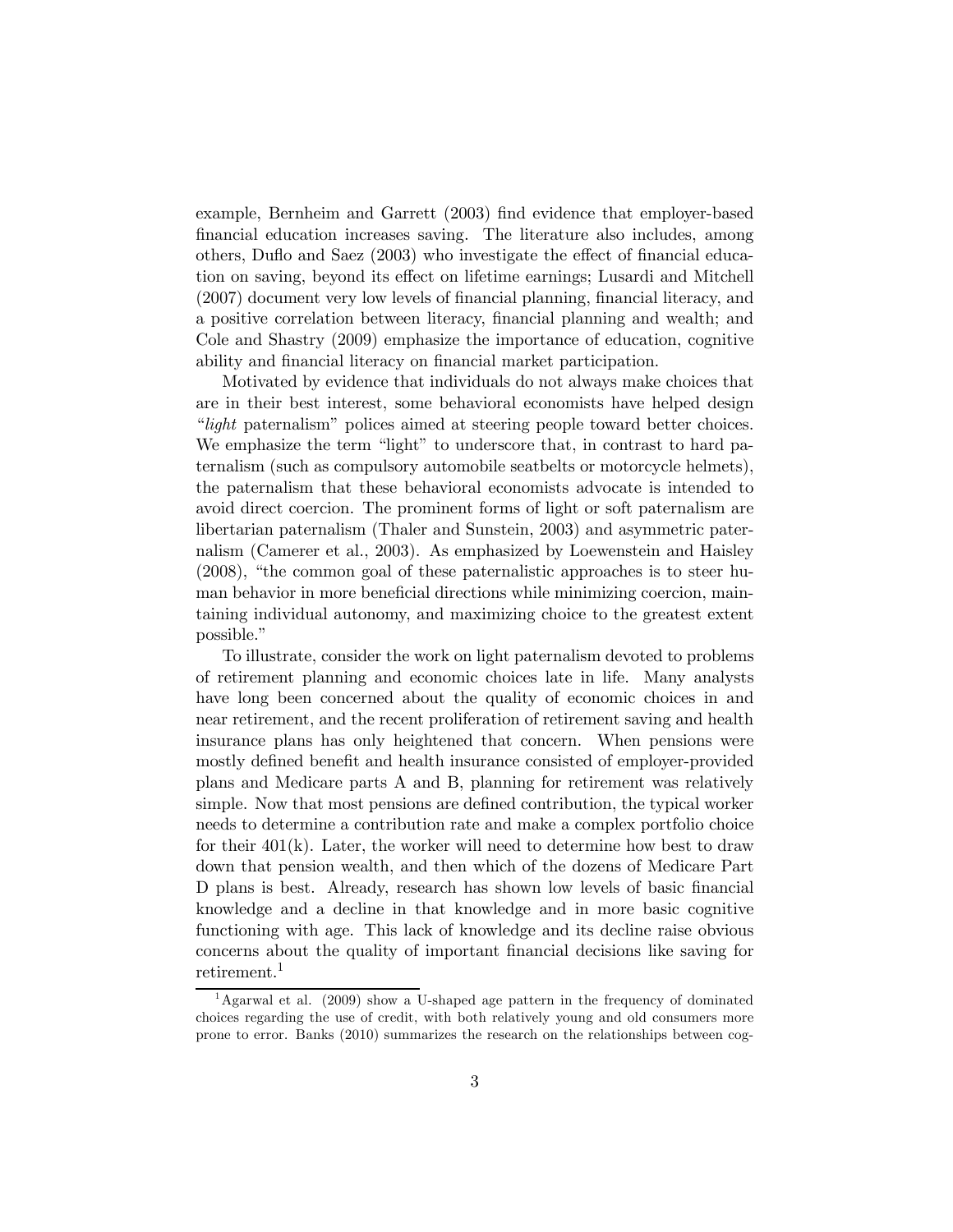In response to these concerns, some advocates of light paternalism have focused special attention on retirement saving plan design. Many employers match their employees' contributions to tax-advantaged retirement saving plans like a  $401(k)$ . And yet many employees do not take full advantage of the match and thus appear to be turning down free money. This is especially true when those employees can borrow against their retirement savings at low interest rates. Many observers, understandably, describe such choices as errors. To address these sorts of errors, employers, government agencies, and others have worked to educate employees about the nature of the plans and the employer match, and simplify the presentation of the choices. This is not paternalism, but rather a sensible effort at financial education.

The paternalism emerges in the setting of *default* saving rates in employersponsored saving plans. A substantial and rigorous body of research shows that individual retirement saving plan decisions are importantly influenced by the setting of saving contribution choices. Madrian et al. (2001) and Choi et al. (2004), among others, show that the setting of defaults has significant effects on the amount of saving that employees do in their employersponsored plans. As Thaler and Sunstein (2003) argue, default saving rates are unavoidable; they must be set at some level. And if employees are both influenced by defaults, and missing out on substantial employer matches, why not set the default saving rates higher? If, upon careful consideration, an employee views the default saving rate as too high, he can easily adjust his choice as he fills out his benefits form. If, however, an employee finds the saving decision too confusing, or too time-consuming to properly consider, why not help him exploit the employer match and tax-advantaged saving by setting a higher default?

This view of employer-sponsored saving plans has been widely adopted and has had an important influence on policy.<sup>2</sup> One reason for this influence may be the clarity of the relevant incentives and constraints in this domain. In this special setting, regarding some choices as lower quality is straightforward and relatively uncontroversial. More generally, paternalistic policy-makers need to adopt a concept of decision-making quality and then

nitive function, financial literacy and financial outcomes at older ages.

<sup>2</sup> In perhaps the most significant example, the Thrift Savings Plan Enhancement Act of 2009 calls for all new Federal employees in the U.S. to be automatically enrolled in the Thrift Saving Plan program (TSP) at a default saving rate of 3%, unless they opt out. The TSP is the rough equivalent of a 401(k) for employees of the U.S. Federal Government. Most recently, Senator Daniel Akaka (D-HI) has introduced the Save More Tomorrow Act of 2012 that would have the default rate be 3% in the first year of employent and rise by increments of 1% for at least the next two years.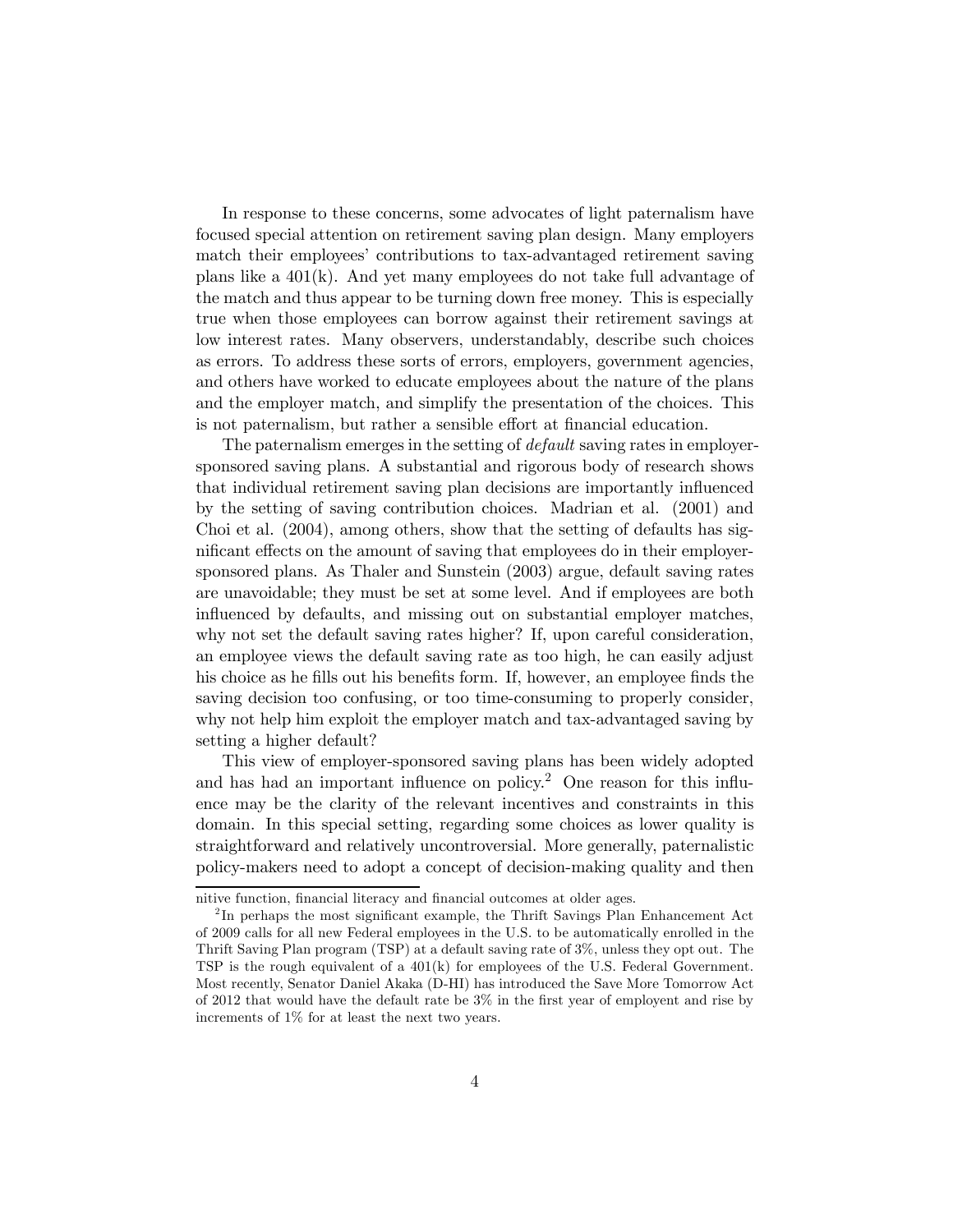use that concept to make judgements about what are better decisions. A central challenge for the light paternalism project is that, in many situations, a measure of decision-making quality is difficult to formalize, quantify, and to make practical and portable for use in different choice environments (the measurement problem).

As important, in most economic settings, it is unclear to the policy-maker whether people are making lower quality decisions as opposed to facing different but unobserved incentives, or having different preferences over the same outcomes, or possessing different information, or holding different beliefs. Hence, comparing the relative importance of heterogeneity in decisionmaking quality and heterogeneity in preferences, information, beliefs, or constraints for predicting economic decisions is particularly important (the identification problem). This comparison matters because decision-making quality, unlike preferences, may be justifiably manipulated. If differences in decision-making quality are important sources of the heterogeneity in economic outcomes, then even quite costly policy changes aimed light paternalism may hold substantial promise.

Loewenstein and Haisley (2008) suggest an "imperfect but pragmatic" solution to the measurement and identification problems. In particular, they advocate the 'cautious' approach that "even light paternalistic policies should only be put into play when welfare judgments tend to be relatively straight-forward." In their view, this is the case when individuals take strictly dominated actions, or make decisions that lead to clearly negative outcomes, or make choices are not in line with their professed preferences. Their examples include, but are not limited to, contributing less than the  $401(k)$  match threshold, filing for Chapter 13 bankruptcy, and wanting to get out of debt but failing to do so.

We propose a different approach. First, we argue for measuring decisionmaking quality by the compliance of choices with economic rationality. Second, we suggest presenting individuals with simple and stylized economic choice experiments in which analysts can measure their decision-making quality with a high degree of precision, and separate it from other sources of heterogeneity in choice. Then, we propose examining whether this theoretically grounded measure of decision-making quality  $-$  the consistency of the experimental data with the utility maximization hypothesis — is useful in explaining heterogeneity in choices made in complex, real-world environments. Such choices include consumption decisions, insurance purchase, retirement decisions, and health investments among other important behaviors. The idea is that, if decision-making quality is a trait, better decision making in the experiment should predict better decision making in the real world. If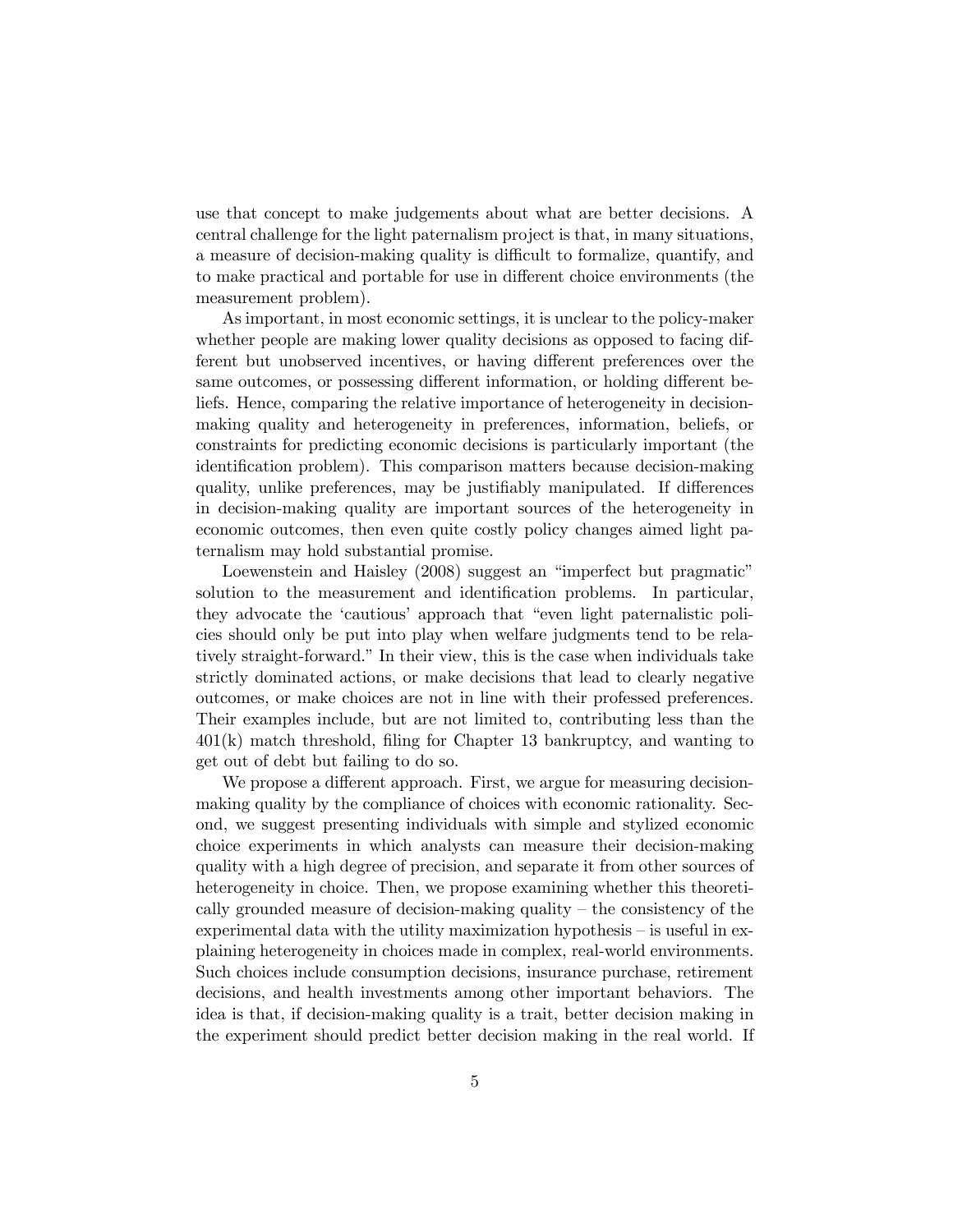so, then experimental measures of decision-making quality can be used to design and target policies aimed at improving real-world economic choices.

The rest of this paper is organized as follows. Section 2 provides more background on the need for new data and analysis of decision-making quality. Section 3 describes our contribution to method. Section 4 discusses the implications of our approach for light paternalism. Section 5 concludes by relating the paper to the literature and contains other concluding remarks. An Appendix illustrates the merits of our approach using a prototype example, and contains some technical digressions that the interested reader may wish to consult.

# 2 The need for new data and analysis

Observational studies of market data, laboratory and field experiments, and surveys have all been used to measure aspects of decision-making quality. As implemented, each of these methods has advantages, but also limitations. The principal challenge that all these methods face is the difficulty of distinguishing variation in decision-making quality from the other unobserved sources of heterogeneity in choices, namely differences in preferences, information, beliefs or constraints.

Market data. Observational studies of market data have the advantage of analyzing natural decisions, often with high stakes but these observational studies are subject to identification problems (Manski, 1995): the impossibility of observing all the relevant variables limits the reliability of these analyses. Administrative datasets that draw from electronic transaction records hold important promise since are about as accurate as possible and thus provide a high resolution picture of individual choice. However, these datasets typically provide information about the activity in just one form of saving, or on just a few credit cards, or at just one retailer.

Hence, a key disadvantage of these data is that they represent just a slice of the economic activities of the individuals involved. An uncommonly high-quality administrative dataset is needed to make relevant incentives and constraints sufficiently clear, so that regarding some decisions as "mistakes" is straightforward and uncontroversial. To this end, the data must give more than just a small piece of the individual's financial picture. Only a comprehensive dataset can reveal whether a lower quality choice represents a minor bobble in otherwise sound decision making, or a more fundamental problem in evaluating economic choices.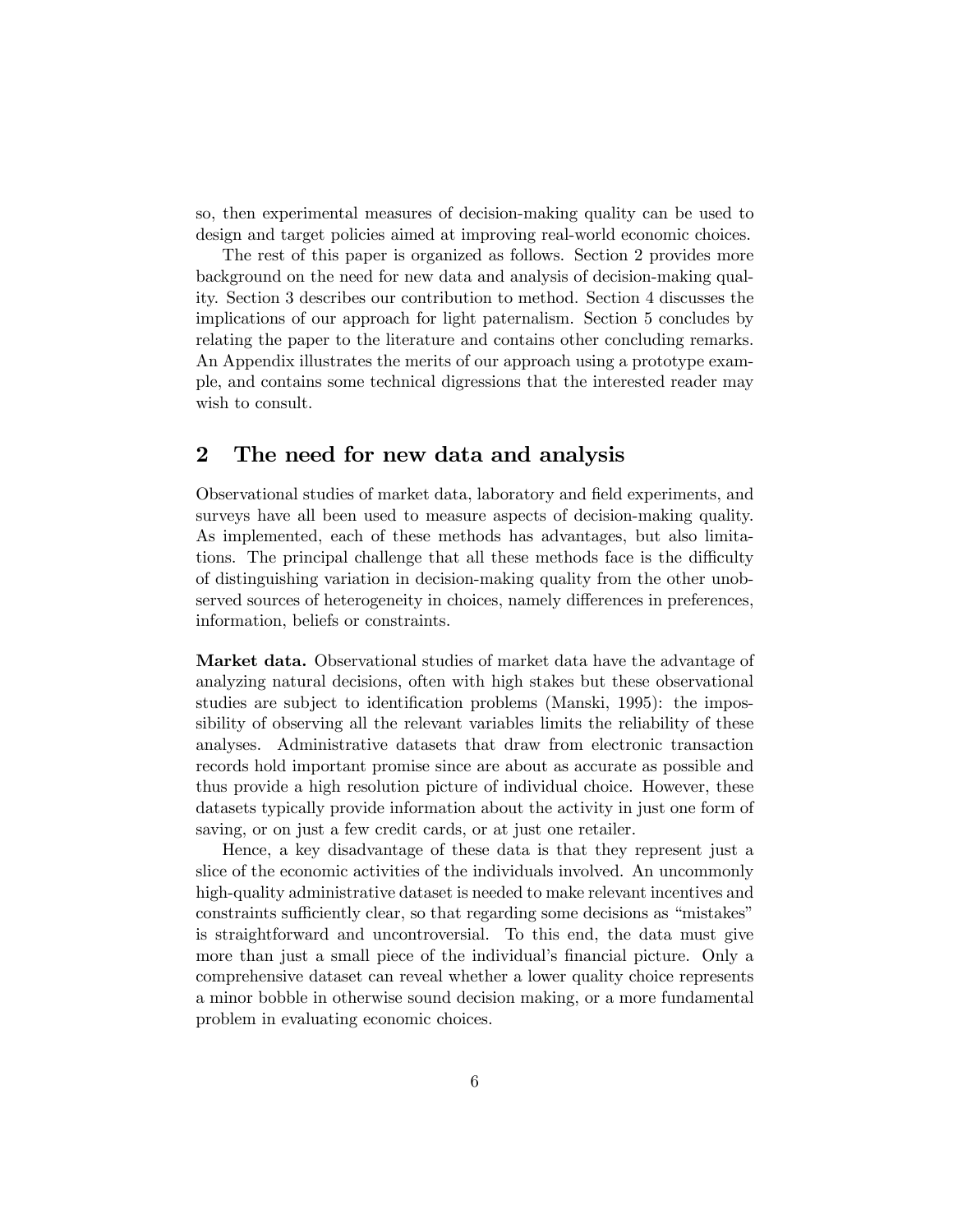Laboratory experiments. Experiments can overcome many of the identification problems of observational study. But the typical experiment has elicited relatively few decisions from a relatively small and homogenous sample. Also, while these experiments reveal that "mistakes" exist, they give us little sense of how important they are or how frequently they occur. Because the samples are small and homogenous, the results are also rarely linked to important behaviors outside the laboratory so external validity is a concern (Levitt and List, 2007).

A variation of these criticisms is that the experimental treatments typically used are not very important relative to choice scenarios in "the wild." Field experiments draw on large and heterogenous samples, and link experimental and "natural" behaviors. The obvious limitation relative to laboratory experiment is that, although we may be able to control some variables, there are many important variables that we cannot control in the field.

Survey. Large-scale surveys of consumption, income, wealth and portfolio typically rely on the self-reports of individual households. Accurate responses to survey questions about financial matters require considerable effort from participants, effort that may be greater for those with fewer economic resources or cognitive abilities. Inaccuracy in the reporting muddles the picture on decision-making quality, raising the question of whether a choice was actually low quality, or simply mis-reported.

An obvious response to the relative limitations of these methods is to combine them and take advantage of each of their strengths. Analysts could integrate survey research with administrative records and experiments to help distinguish the role of decision-making quality from other sources of heterogeneity in choice. For example, large-scale surveys could include experimental interventions aimed at eliciting, in simple and stylized settings, direct information about preferences such as risk tolerance, time discounting, or elasticities of intertemporal substitution. This information could then be used to determine the extent to which heterogeneity in stable preferences underlies heterogeneity in behavior. Indeed, the Health and Retirement Study (HRS) has been pioneering such integrated methods for the past 20 years, implementing survey questions designed to isolate often abstract, but powerful concepts from economic theory. Several large panel surveys, conducted all over the world, have since followed suit.

Until very recently, however, the integration of theory-based experiment and survey research has been limited to hypothetical questions with limited scope. A highly influential example is the risk tolerance questions pioneered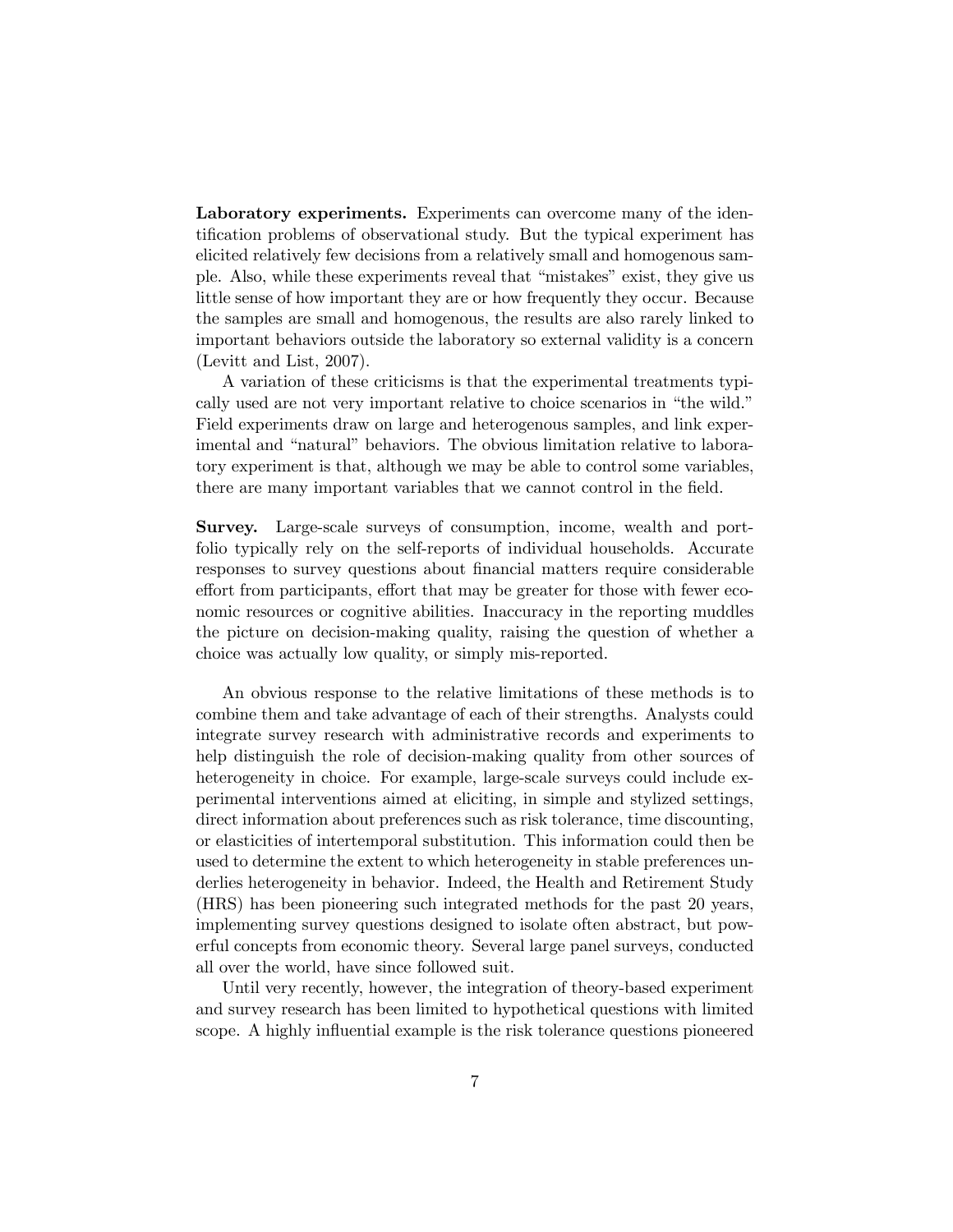by the HRS. These questions ask:

"Suppose that you are the only income earner in the family. Your doctor recommends that you move because of allergies, and you have to choose between two possible jobs. The first would guarantee your current total family income for life. The second is possibly better paying, but the income is also less certain. There is a 50-50 chance the second job would double your total lifetime income and a 50-50 chance that it would cut it by a third. Which job would you take — the first job or the second job?"

Subsequent questions unfold to separate respondents into as many as five different levels of risk tolerance. These questions are superbly tailored to capture a conceptually central notion, and the responses have been used widely in economics research. The questions are, however, relatively limited in the amount of information they can reveal about individuals' risk attitudes (heterogeneity is limited to the five categories of risk tolerance). In addition, because they pertain to a hypothetical situation with which almost no one has any experience, they demand a great deal of imagination from respondents and offer no direct incentive to exercise that imagination.

Laboratory experiments usually include monetary incentives; but technical limitations have both restricted the power of incentivized experiments to reveal individual preferences and kept them in university labs with student subjects. Typically, the experiments involve a limited number of decisions. Subjects are often presented with binary choices and the decisions often involve extreme choices such as choices between lotteries in which some outcomes have very small probabilities. Indeed, many such experiments are designed only to discover violations of standard theories. In addition, until recently, it was very difficult to link incentivized, experimental choices to the behavior of large and heterogenous samples outside the laboratory. The traditional, pencil-and-paper, or telephone methods of large surveys made it extremely costly to conduct such experiments.

To summarize, for those interested in studying economic decision-making quality, there are important obstacles to obtaining reliable solutions to the measurement and identification problems. The combination of survey and experimental methods holds promise in this regard, but only recently have technological constraints been lifted, making a more complete integration possible. In the next section we outline and argue for some specific efforts in this vein. More specifically, we argue for an approach that combines revealed preference analysis of experimental data with economic and demographic information from a survey. In what follows, we describe our preferred criterion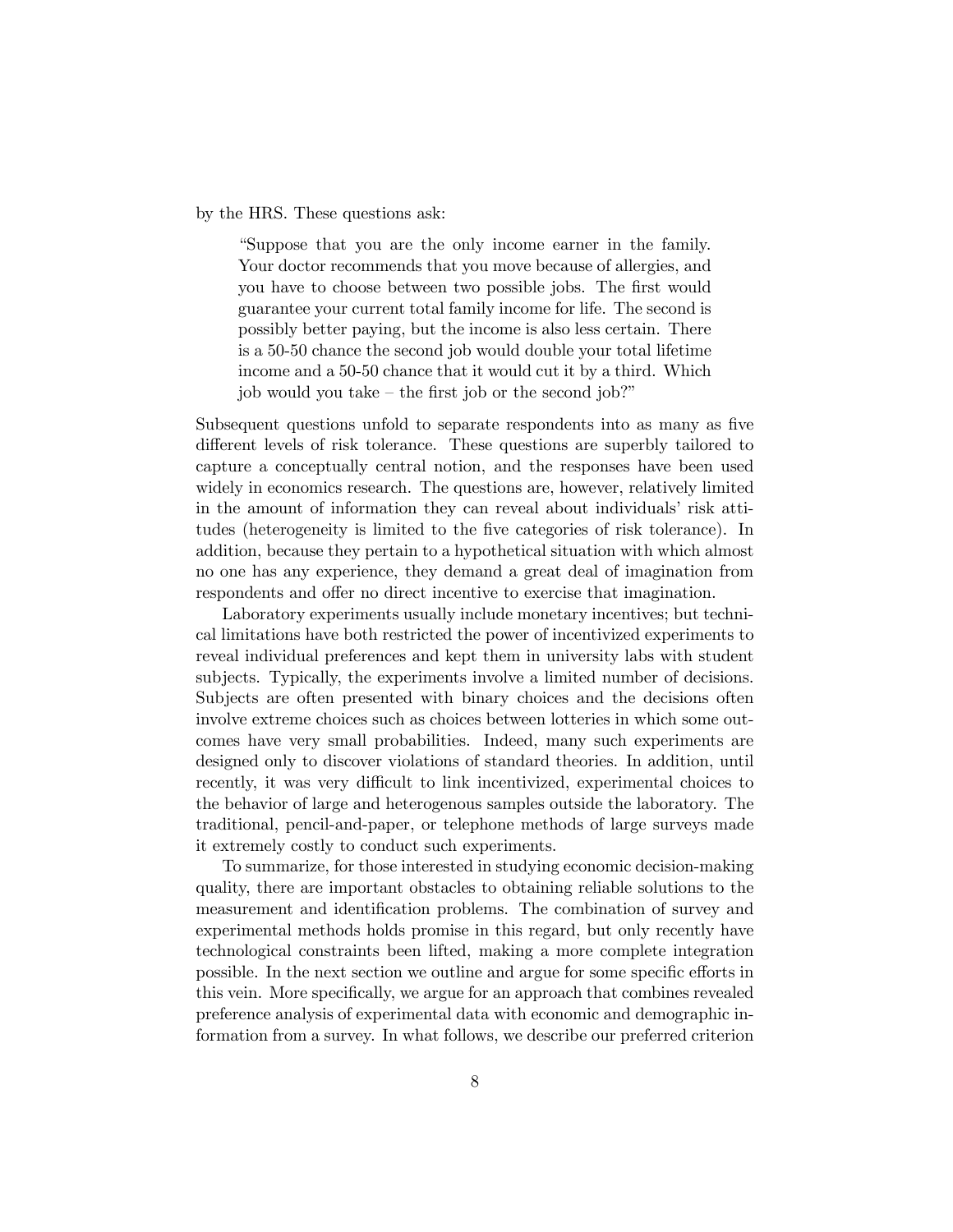for decision-making quality and discuss a "tool kit" that allows for (1) convincing identification of individual behaviors in the experiment, and (2) relating individual-level behaviors from the experimental data with economic information and socio-demographic information on individuals.

## 3 An old criterion and a new tool kit

### 3.1 The criterion

In his Foundations of Economic Analysis (1947), Paul Samuelson offered a criterion for measuring decision-making quality based solely on observable behavior. Adopting Samuelson's approach, we suggest calling choices lower quality (only) if there is no well-defined (utility) function that the choices maximize. Classical revealed preference theory provides a direct test of this notion of quality: choices are consistent with maximizing a utility function if and only if they satisfy the Generalized Axiom of Revealed Preference (GARP). In our view, if there is no utility function that choices maximize then those choices cannot be considered purposeful and, in this way, high quality.

We should emphasize that Samuelson's criterion for decision-making quality is not as restrictive as it sounds. It 'only' requires consistent preferences over all possible alternatives, and choices that correspond to the most preferred alternative in the feasible set. Any consistent preference ordering is admissible. Furthermore, since GARP imposes the complete set of conditions implied by utility-maximization, goodness-of-fit indices provide a stringent test of decision-making quality. We refer the interested reader to the Appendix for more details on the tests for consistency with GARP.

We also want to emphasize that, in our view, consistency with GARP is a necessary condition for decisions to be considered high quality, but it is not sufficient. Choices can be consistent with GARP and yet fail to be reconciled with any utility function that is normatively appealing given the decision problem at hand. For example, a natural question to ask about data on choice under risk is whether choices are consistent with the dominance *principle* in the sense of Hadar and Russell  $(1969)$  – that is, the requirement that an allocation should be preferred to another, regardless of subjects' risk attitudes, if it yields unambiguously higher monetary payoff. The dominance principle is compelling and generally accepted in decision theory. Clearly, violations of monotonicity with respect to first-order stochastic dominance should be regarded as errors.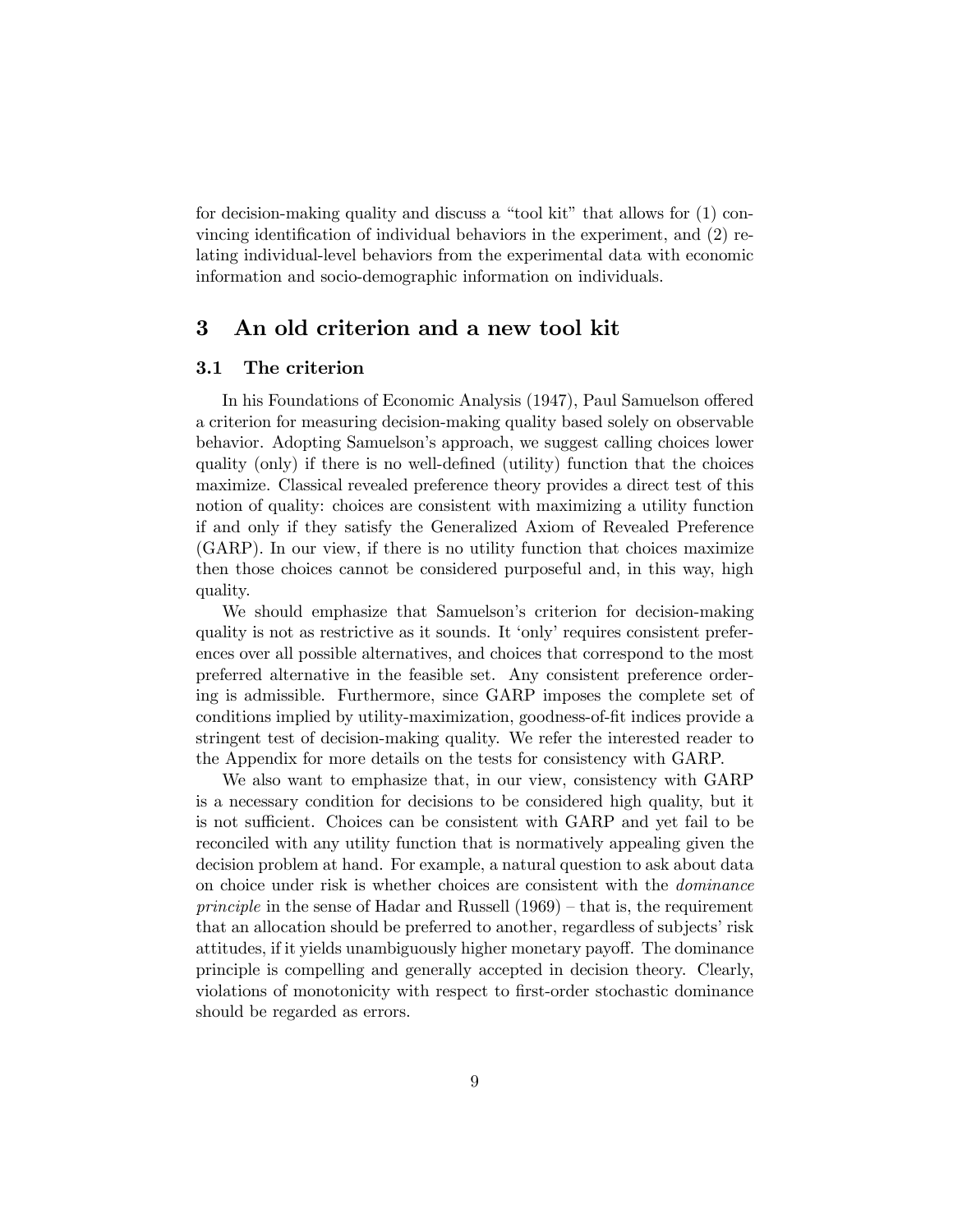### 3.2 The tool kit

#### 3.2.1 The field environment

We think that studies which combine laboratory methods and survey research hold important, and still largely untapped, promise. Web-based surveys like the CentERdata and the American Life Panel (ALP) offer a new opportunity to improve on existing methods.

- The CentERdata is a research institute in the Tilburg School of Economics and Management (TiSEM) in the Netherlands. CentERdata specializes in online surveys and manages several panels, each consisting of more than 2,000 households, that are representative of the Dutch-speaking population in the Netherlands. Via the Internet, CentERdata (www.centerdata.nl) can implement sophisticated experiments and collects a great deal of individual demographic and economic information from its panels.
- The ALP (www.mmicdata.rand.org) is a 4,000 member, U.S.-based, Internet panel administered by the RAND Corporation. Like the CentERdata panels, it can implement sophisticated experiments and collects extensive demographic and economic information from its members. Distinctively, the ALP collects information, using survey methods developed for the HRS, on topics central to economic theory. CentERdata and ALP provides an uncommon opportunity to combine experimental and survey data.

#### 3.2.2 The laboratory environment

Choi et al. (2007a, 2007b) (hereafter, CFGK) introduced an experimental technique that allows for the collection of richer data about preferences than has previously been possible and can be adapted to a wide range of decision-making experiments in large-scale surveys. In the experiment, CFGK present subjects with a standard economic decision problem that can be interpreted either as a portfolio choice problem (the allocation of wealth between two risky assets) or a consumer decision problem (the selection of a bundle of contingent commodities from a standard budget set). These decision problems are presented using a novel graphical experimental interface.3 With this interface, subjects see on a computer screen a geometrical

<sup>&</sup>lt;sup>3</sup>Ahn et al. (2011) extend the experimental work of CFGK in settings with risk (known probabilities) to settings with ambiguity (unknown probabilities). Fisman et al. (2007) employ a similar methodology to study social preferences.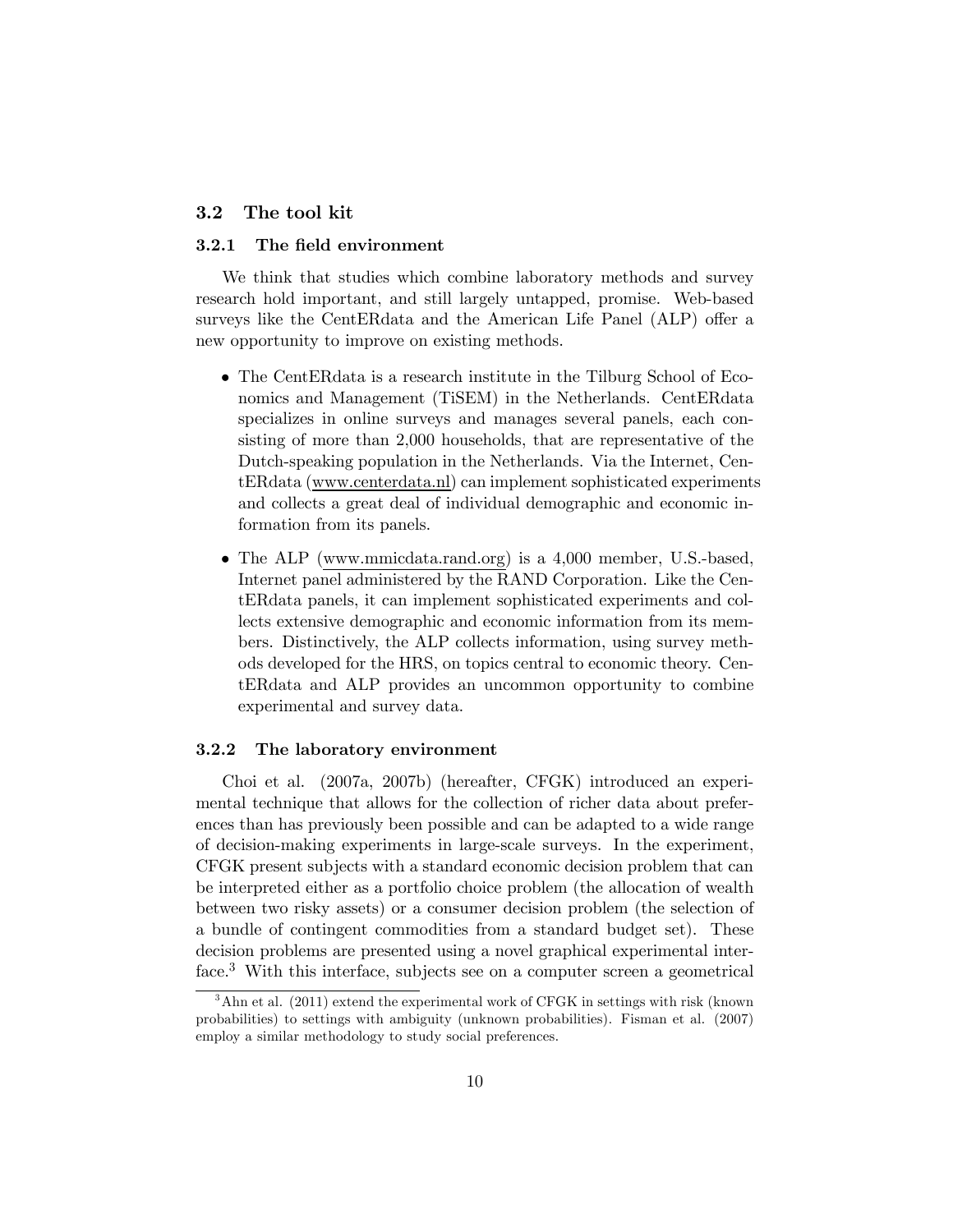representation of the budget set and choose allocations through a simple "point-and-click."

As usual, the experiments avoid the problems of identification and interpretation that hamper observational study and unincentivized survey response. In addition, and more than typical laboratory experiments, the experimental allows the rapid collection of large amounts of choice data and thus permits a stringent test of utility maximization, and tight bounds on preferences. We refer the interested reader to the Appendix for more details on the experimental design.

In ongoing research, we and our colleagues implement versions of the experiment in CFGK using the CentERdata and can provide: (a) regression analysis of the relationship between preferences, the degree of rationality, and socio-demographic variables, and (b) investigations of the correspondence between decision-making quality in an experiment and economic outcomes in the real world. In Choi et al. (2012) we take up the question of whether consistency with revealed preference as measured in the experiment can help explain heterogeneity in the wealth holdings of households with similar lifetime incomes. Using different surveys and populations, the same methods could be used to investigate whether heterogeneity in this measure of decision-making quality can help explain heterogeneity in consumption choices, insurance purchases, retirement decisions, or health investments among other important behaviors.

### 3.3 The methodological contribution

We believe that the entire apparatus – analytical and experimental techniques — has a number of useful features for purposes of evaluating economic decision-making quality:

- Portable. The analytical techniques and experimental platforms are applicable to any type of individual choice problems involving personal and social consumption. They can thus make domain-specific predictions and provide a unified measure of decision-making quality across domains.
- Autonomous. Consistency with utility maximization is not affected by the underlying preference type and the experimental task makes no special demands of outside knowledge or expertise, thus helping to isolate heterogeneity in decision-making quality from heterogeneity in preferences, information, beliefs or constraints (the identification problem).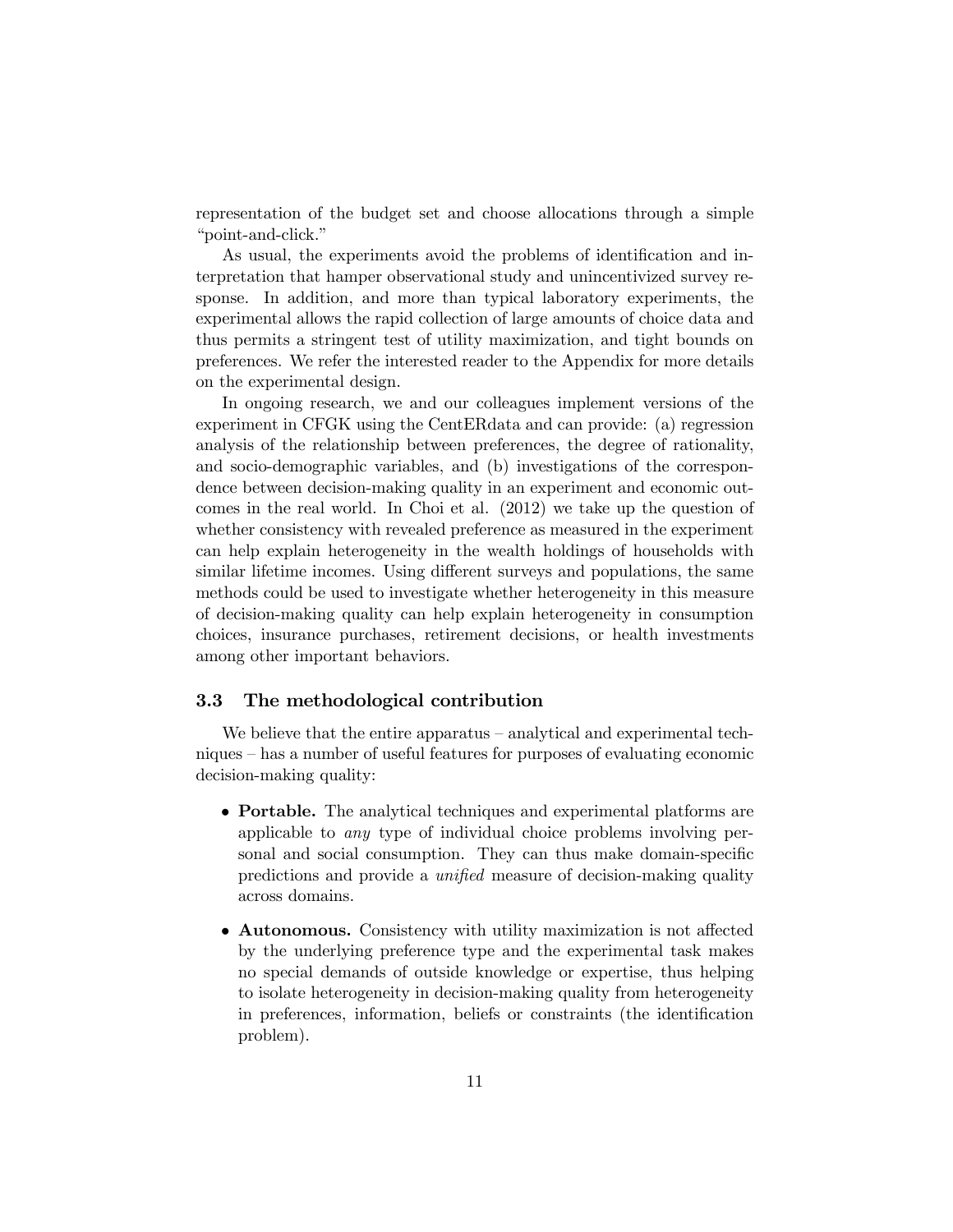• Quantifiable. A variety of goodness-of-fit indices measure the extent of GARP violation. Hence, in contrast with hypothetical (and unincentivized) survey questions, we can understand the results in terms of economic theory, which helps interpret (as well as design) the experiments.

We view the revealed preference approach as complementing those which use tests of cognitive ability (IQ) to measure decision-making quality and capacity (cf. Dohmen et al., 2010). The measures of compliance with GARP complement IQ scores by offering a metric for evaluating the quality of decisions that is firmly grounded in economic theory. More specifically, measures of compliance with GARP have well-established economic interpretations that permit, among other things, the disentangling of quality from preferences. In addition, classical theory tells us whether we have enough data to make tests of compliance with GARP statistically useful. There is no comparable, theoretically disciplined, means of implementing, interpreting, and evaluating an IQ test.

Another distinction of the GARP test relative to IQ tests is that the former is easily portable to a variety of choice problems. We can thus make domain-specific predictions and study a comparable measure of decisionmaking quality across domains. In addition, consistency with GARP avoids the need for right and wrong answers, and the task can be designed to make very limited demands of outside knowledge or expertise. Virtually all IQ tests have right and wrong answers, and thus draw on outside knowledge and depend on preferences for obtaining certain skills. For example, Raven's matrix tests, spatial relations tests, and number series tests, all have right and wrong answers and all involve skills developed by training in Mathematics.

# 4 Implications for light paternalism

Much more must be done to evaluate the robustness and usefulness of our proposed approach to studying decision-making quality. We need to apply the experimental platforms and analytical techniques that have been developed to other types of individual choice problems, and to further assess the intrapersonal persistence of the results. If, however, the methods prove robust we argue they can be used to refine and target efforts at light paternalism.

One over-simplified, but useful, view of the experiments is that they can distinguish two groups of individuals. The first group of individuals can —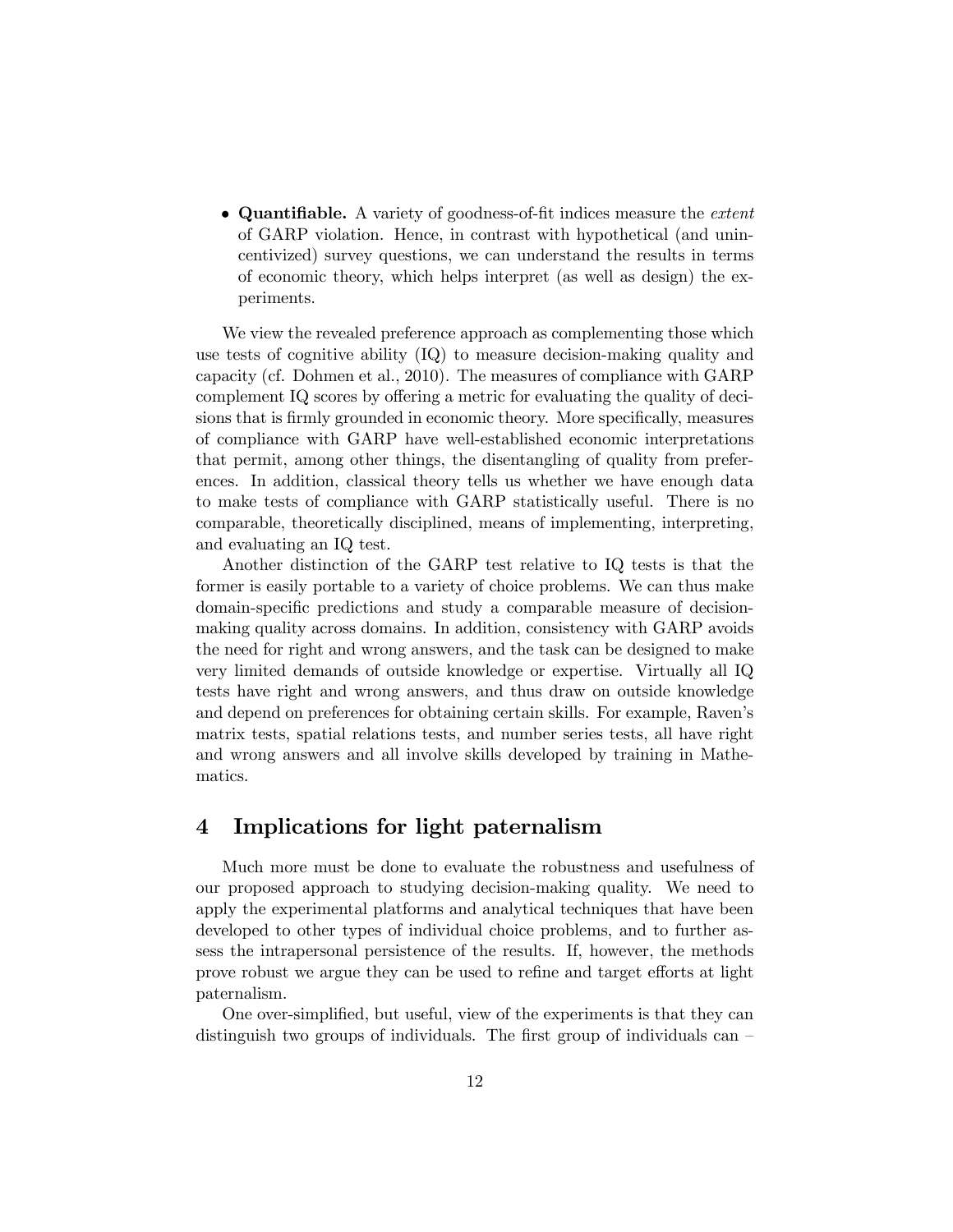at least in a controlled experimental setting where the tradeoffs are sufficiently transparent — make rational economic decisions. Call this group of individuals "Grade A" decision-makers. Individual in this group are capable of making purposeful choices in the sense that these choices achieve a well-defined objective. The second group of individuals, by contrast, do not make rational economic decisions, even in an experimental setting. Call this group "Grade B."

In our view, Grade A decision-makers merit greater deference from policymakers; the usual caution that is applied in implementing light paternalism policies should be even higher for them, and more resources could be wisely allocated to educating them about the choices that they face. The reason to exercise greater caution is that we suspect that most Grade A decisionmakers will, in complex real-world settings, face many of the same distractions and challenges in making choices as the rest of us, and will thus be similarly influenced by paternalistic interventions. We therefore suspect that, despite their Grade A status, they too will respond to even a light touch of paternalism. But Grade A decision-makers can meet their various objectives when the setting is right and the tradeoffs are is transparent enough. Respect for their autonomy thus indicates that, for this group, light paternalistic policies should take a backseat to efforts at clarifying the tradeoffs they face (like balancing risk and return or consumption and saving) and the mapping between their choice sets and their objectives.

Why not show the same deference to Grade B decision-makers and exhaust all clarifying efforts before turning to light paternalism? Clarifying tradeoffs can be expensive; it often requires substantial amounts of financial education and can be quite specific to the setting. Grade B decision-makers show that, even in a relatively simple and controlled setting, they cannot make rational decisions. The return to efforts at clarifying the tradeoffs they face in the real-world is therefore likely to be very low. When resources are scarce, light paternalism aimed at steering individuals Grade B decision-makers toward sensible choices is thus more appropriate.

# 5 Concluding remarks

In standard, neoclassical economic models, decision-makers choose their preferred alternative from the feasible set given the information available to them, and heterogeneity in choices is attributed to heterogeneity in preferences, information, beliefs, or constraints. Allowing that some decisions may not be rational, a strand of behavioral economics considers heterogeneity in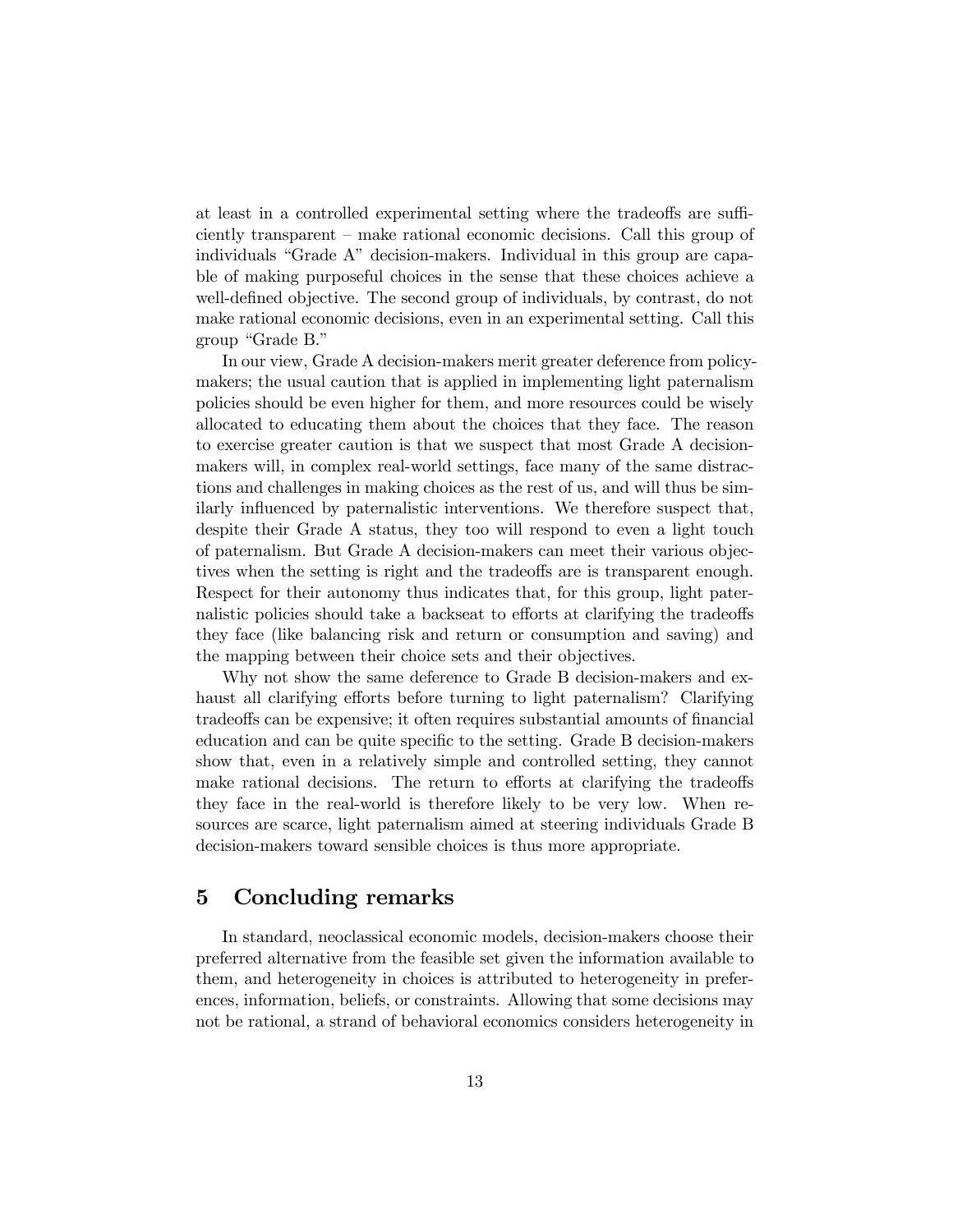choices driven also by differences in the quality of decision making. This literature takes seriously the idea that individual choices are often subject to error, and that these errors are systematic. This research thus allows some of the choices that some people actually make to be different from the choices they would make if they had the skills, insights, time, and state of mind to make "better" decisions.

If people systematically fail to make choices that are in their best interest, it is logical for economics research to work toward alleviating those failures. Thus the turn to design light paternalism policy aimed at steering people toward choices that promote their own welfare. While light paternalism holds considerable promise and has already had an important effect on policy-making, the idea remains a controversial subject of debate. Many analysts, including some leading proponents of light paternalism, see important challenges to the design and implementation of policies aimed at improving economic decisions. In this paper, we offered two contributions to that debate. First, we provide a simple and clear statement of central problems that attempts at light paternalism must face. Second, we describe a widely applicable set of methods for addressing those problems.

More specifically, we argue that attempts at light paternalism must face the central problems of measurement and identification. An answer to the measurement problem is a definition conceptualizing decision-making quality in a formal way so it gives us a precise sense of how good individuals are in making economic decisions. Given a definition of decision-making quality, an answer to the identification problem is a widely applicable method for separately identifying decision-making quality from standard mechanisms that generate variation in choice.

- As an answer to the measurement problem, we propose compliance with utility maximization as a necessary condition for high quality decision making. In order to be considered high quality, that is, choices must be coherent and thus reconcilable with a utility function. In this sense, we take the view high-quality decisions are purposeful choices; we insist only that they pursue some objective.
- As an answer to the identification problem, we propose now well-tested experimental methods and econometrics that, with limited assumptions and based on choice (price and quantity) data alone, can distinguish differences in decision-making quality from (typically unobserved) differences in preferences, information, beliefs, or constraints.

In on-going work with Syngjoo Choi and Wieland Müller (e.g., Choi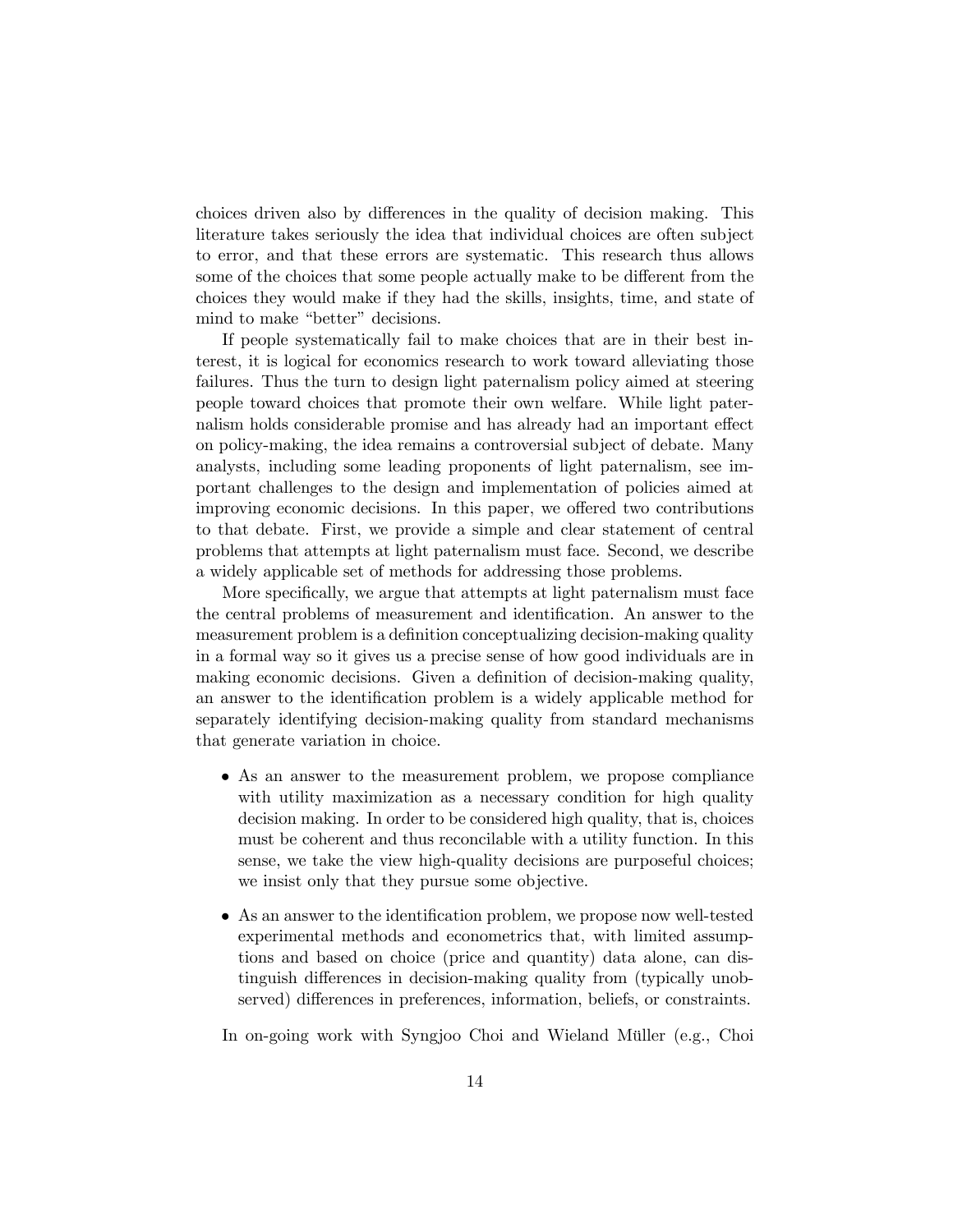et al., 2012), we are providing proof of concept, and demonstrating the potential of these answers to the measurement and identification problems by combining experimental methods with web-based survey research.

# 6 Appendix

### 6.1 The CFGK design and procedures

In the CFGK experiment, subjects make decisions under conditions of uncertainty about the objective parameters of the environment. In the preferred interpretation, there are two *states of nature* denoted by  $s = 1, 2$  and two associated Arrow securities, each of which promises a dollar payoff in one state and nothing in the other. CFGK consider the problem of allocating an individual's wealth between the two securities. Let  $x_s$  denote the demand for the security that pays off in state  $s$  and let  $p_s$  denote its price. The budget set is then  $p_1x_1 + p_2x_2 = 1$  and the individual can choose any portfolio  $(x_1, x_2) \geq 0$  that satisfies this constraint.

In the experiment, each decision problem started with the computer selecting a budget line randomly from the set of budget lines that intersect with at least one of the axes at 50 or more tokens, but with no intercept exceeding 100 tokens. Each choice involved choosing a point on a budget line of possible token allocations. To choose an allocation, subjects used the mouse to move the pointer on the computer screen to the desired allocation.

During the course of the experiment, subjects were not provided with any information about the account that had been selected in each round. At the end of the experiment, the computer selected one decision round for each subject, where each round had an equal probability of being chosen, and the subject was paid the amount he had earned in that round. Payoffs were calculated in terms of tokens and then converted into dollars.

### 6.2 Testing for consistency with GARP

Following Afriat's (1967) theorem, CFGK employs GARP to test whether the finite set of observed price and quantity data that our experiment generated may be rationalized by a utility function.4 The broad range of budget

<sup>4</sup>Varian (1982, 1983) provide precise details on testing for consistency with GARP. The papers by Afriat (2012), Diewert (2012), Varian (2012) and Vermeulen (2012), published in a special volume of the Economic Journal on the Foundations of Revealed Preference provide an excellent overview and a discussion of some recent developments in the literature.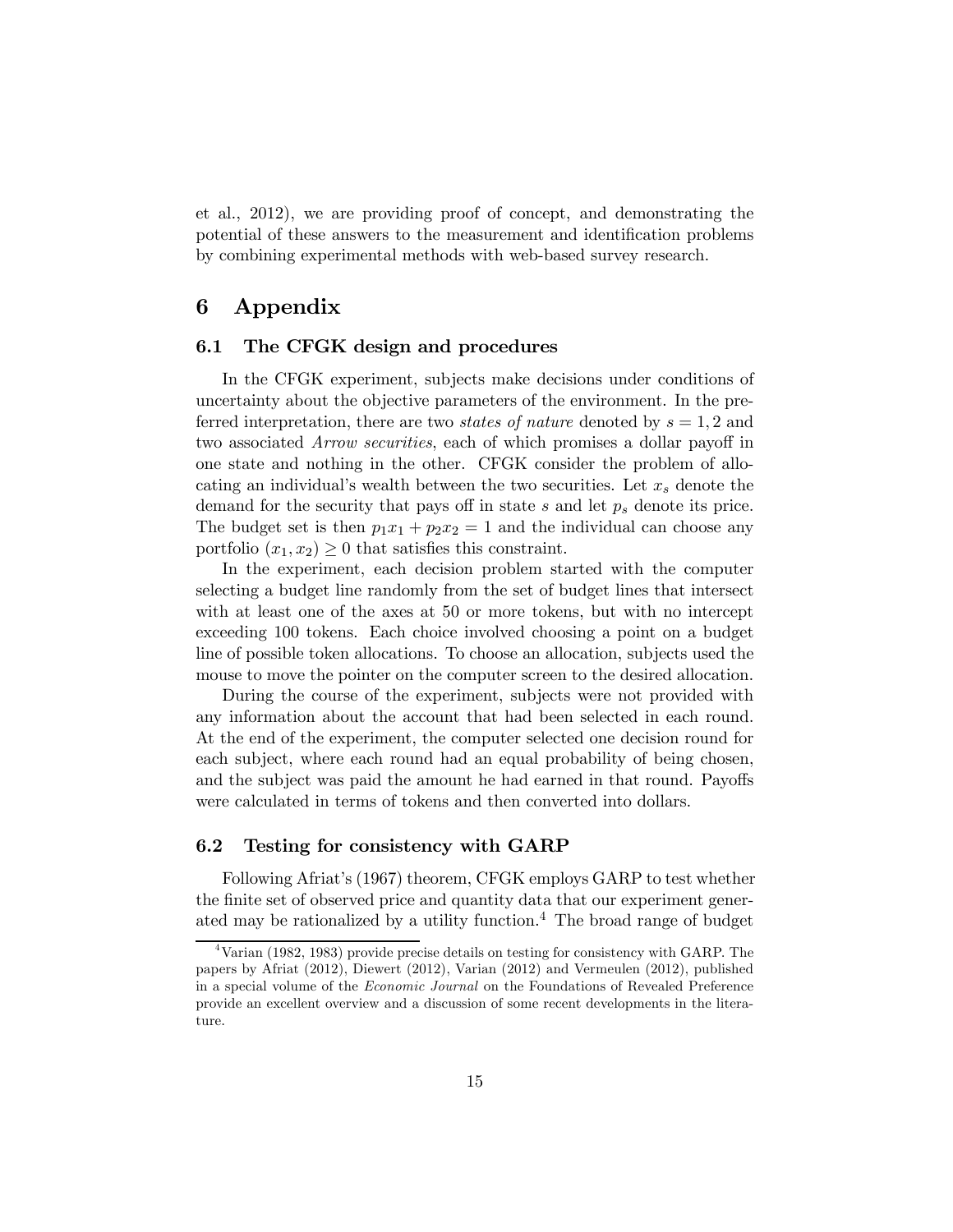sets faced by each subject provides a rigorous test of GARP. In particular, the changes in endowments and relative prices are such that budget lines cross frequently. This means that the data lead to high power tests of revealed preference conditions. To assess how nearly the data complies with GARP, CFGK calculate Afriat's (1972) Critical Cost Efficiency Index (CCEI).

The CCEI measures the fraction by which each budget constraint must be shifted in order to remove all violations of GARP. By definition, the CCEI is between 0 and 1: indices closer to 1 mean the data are closer to perfect consistency with GARP and hence to perfect consistency with utility maximization. Figure 1 illustrates the construction of the CCEI with a simple violation of the Weak Axiom of Revealed Preference (WARP) involving two allocations,  $x^1$  and  $x^2$ . It is clear that  $x^1$  is revealed preferred to  $x^2$  because  $p^1 \cdot x^1 > p^1 \cdot x^2$ , yet  $x^1$  is cheaper than  $x^2$  at the prices at which  $x^2$  is purchased,  $p^2 \cdot x^1 < p^2 \cdot x^2$ . If we shift the budget constraints by  $A/B < C/D$  as shown, then the violation would be removed.

### [Figure 1 here]

Note that although the CCEI provides a summary statistic of the overall consistency of the data with GARP, it does not give any information about which of the observations are causing violations. Alternative measures have been suggested by Varian (1990, 1991) and Houtman and Maks (1985). Varian (1990, 1991) refined Afriat's CCEI to provide a measure that reflects the minimum adjustment required to eliminate the violations of GARP associated with each budget constraint. Houtman and Maks (1985) finds the largest subset of choices that is consistent with GARP. Using these disaggregated measures, the revealed preference framework can be used to construct a choice-based welfare criterion to evaluate paternalistic interventions by limiting welfare calculations to the subset of consistent choices, as advocated by Bernheim and Rangel (2008) and further developed by Bernheim and Rangel (2009). We refer the interested reader to Loewenstein and Haisley (2008) for a discussion of the different welfare criteria proposed in the literature.

### References

[1] Afriat, S. (1967) "The Construction of a Utility Function from Expenditure Data." Econometrica, 6, pp. 67-77.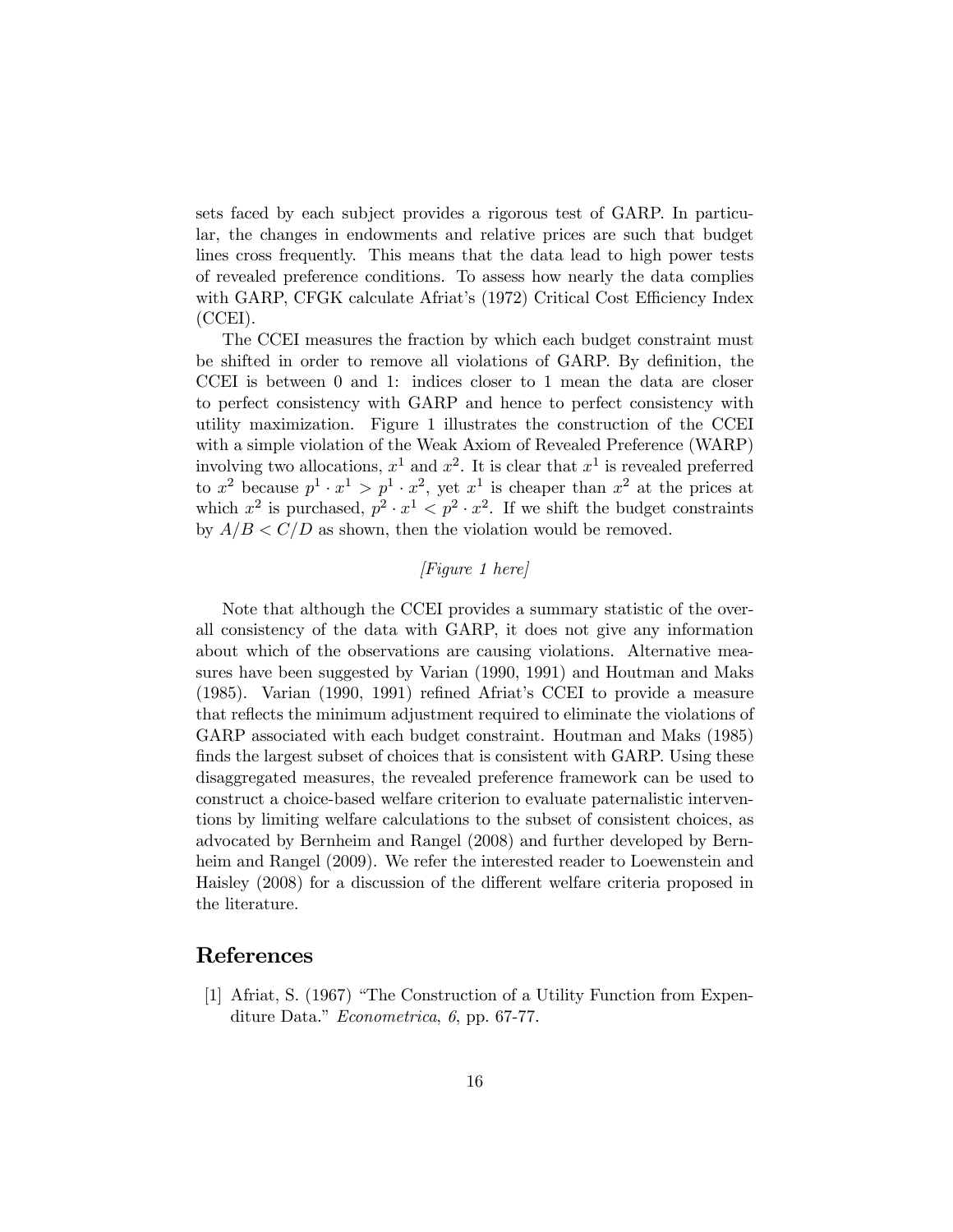- [2] Afriat, S. (1972) "Efficiency Estimates of Production Functions." International Economic Review, 8, pp. 568-598.
- [3] Afriat, S. (2012) "Afriat's Theorem and the Index Number Problem." The Economic Journal, 122, pp. 295-304.
- [4] Agarwal, S., J. Driscoll, X. Gabaix and D. Laibson (2009) "The Age of Reason: Financial Decisions over the Life-Cycle with Implications for Regulation." Brookings Papers on Economic Activity, 2, pp. 51-117.
- [5] Ahn D., S. Choi, D. Gale and S. Kariv (2012), "Estimating Ambiguity Aversion in a Portfolio Choice Experiment." Revise and resubmit Quantitative Economics.
- [6] Ameriks, J., A. Caplin and J. Leahy (2003) "Wealth Accumulation and the Propensity to Plan." Quarterly Journal of Economics, 118, pp. 1007-1047.
- [7] Banks, J. (2010) "Cognitive Function, Financial Literacy and Financial Outcomes at Older Ages: Introduction." Economic Journal, 120, pp. 357-362.
- [8] Bernheim, D. and D. Garrett (2003) "The Effects of Financial Education in the Workplace: Evidence from a Survey of Households." Journal of Public Economics, 87, pp. 1487-1519.
- [9] Bernheim, D. and A. Rangel (2008) "Choice-Theoretic Foundations for Behavioral Welfare Economics." In The Foundations of Positive and Normative Economics, ed. A. Caplin and A. Schotter. Oxford University Press.
- [10] Bernheim, D. and A. Rangel (2009) "Beyond Revealed Preference: Theoretic Foundations for Behavioral Economics." Quarterly Journal of Economics, 124, pp. 51-104.
- [11] Camerer, C., S. Issacharoff, G. Loewenstein, T. O'Donoghue and M. Rabin (2003) "Regulation for Conservatives: Behavioral Economics and the Case for Asymmetric Paternalism." University of Pennsylvania Law Review, 151, pp. 1211-1254.
- [12] Choi, J., D. Laibson and B. Madrian  $(2004)$  "Plan Design and  $401(k)$ Savings Outcomes." National Tax Journal, 57, pp. 275-298.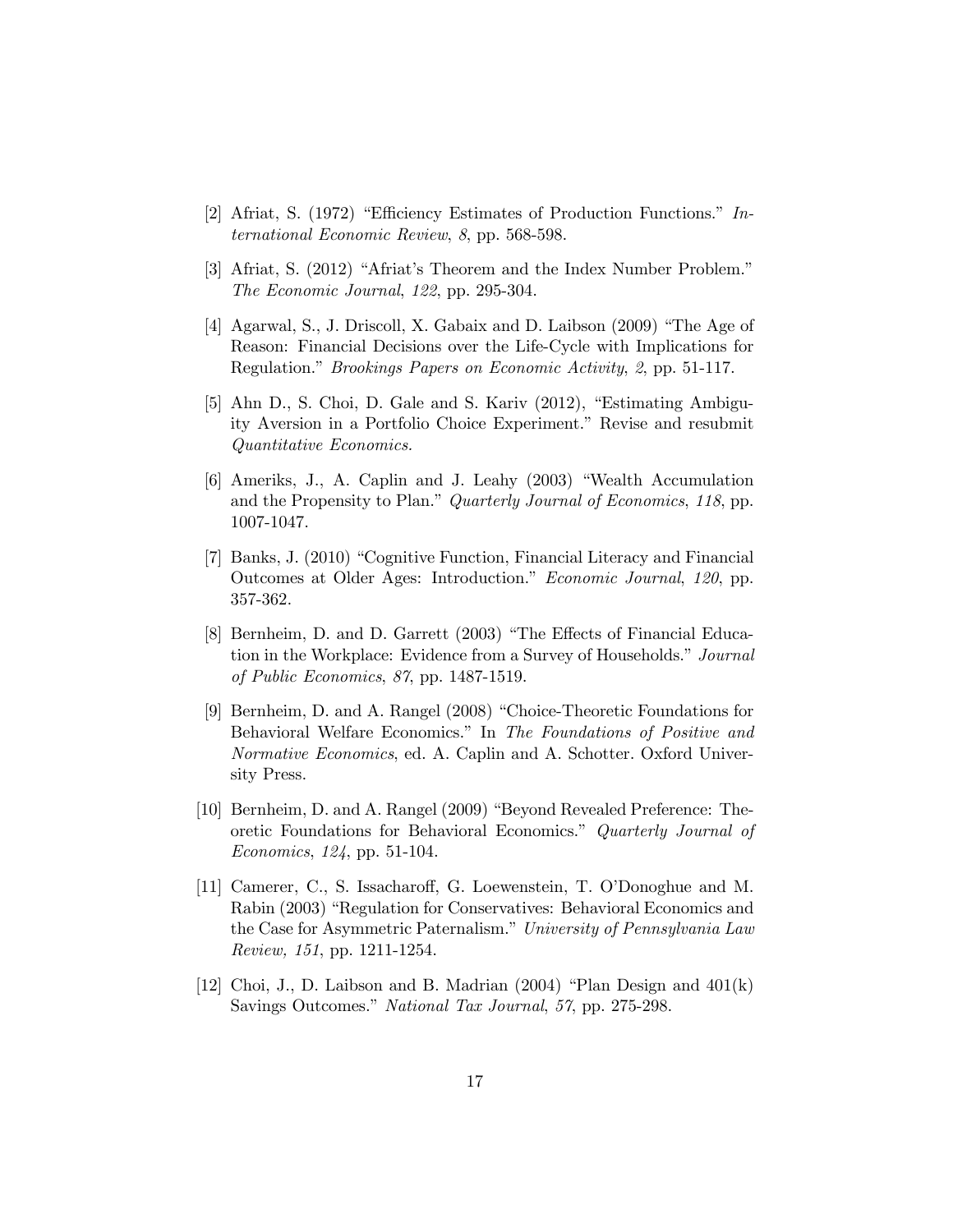- [13] Choi S., R. Fisman, D. Gale and S. Kariv (2007a) "Revealing Preferences Graphically: An Old Method Gets a New Tool Kit," American Economic Review Papers & Proceedings, 97, pp. 153-158.
- [14] Choi S., R. Fisman, D. Gale and S. Kariv (2007b) "Consistency and Heterogeneity of Individual Behavior under Uncertainty." American Economic Review, 97, pp. 1921-1938.
- [15] Choi S., S. Kariv, W. Müller and D. Silverman (2011) "Who Is (More) Rational?" Revise and resubmit American Economic Review.
- [16] Cole, S. and G. Shastry (2009) "Smart Money: The Effect of Education, Cognitive Ability, and Financial Literacy on Financial Market Participation." Harvard Business School Finance Working Paper No. 09-071.
- [17] Diewert, W (2012) "Afriat's Theorem and some Extensions to Choice under Uncertainty." The Economic Journal, 122, pp. 305-331.
- [18] Dohmen, T., A. Falk, D. Huffman and U. Sunde (2010) "Are Risk Aversion and Impatience Related to Cognitive Ability?" American Economic Review, 100, pp. 1238-1260.
- [19] Duflo, E. and E. Saez (2003) "The Role of Information and Social Interactions in Retirement Plan Decisions: Evidence From a Randomized Experiment." Quarterly Journal of Economics, 118, pp. 815-842.
- [20] Fisman R., S. Kariv and D. Markovits, (2007) "Individual Preferences for Giving." American Economic Review, 97, pp. 1858-1876.
- [21] Hadar, J. and W. Russell (1969) "Rules for Ordering Uncertain Prospects." American Economic Review, 59, pp. 25-34.
- [22] Houtman, M. and J. Maks (1985) "Determining all Maximial Data Subsets Consistent with Revealed Preference." Kwantitatieve Methoden, 19, pp. 89-104.
- [23] Levitt, S. and J. List (2007) "What do Laboratory Experiments Tell Us About the Real World?" Journal of Economic Perspectives, 21, pp. 153-174.
- [24] Loewenstein, G. and E. Haisley (2008) "The Economist as Therapist: Methodological Ramifications of "Light" Paternalism." In The Foundations of Positive and Normative Economics, ed. A. Caplin and A. Schotter. Oxford University Press.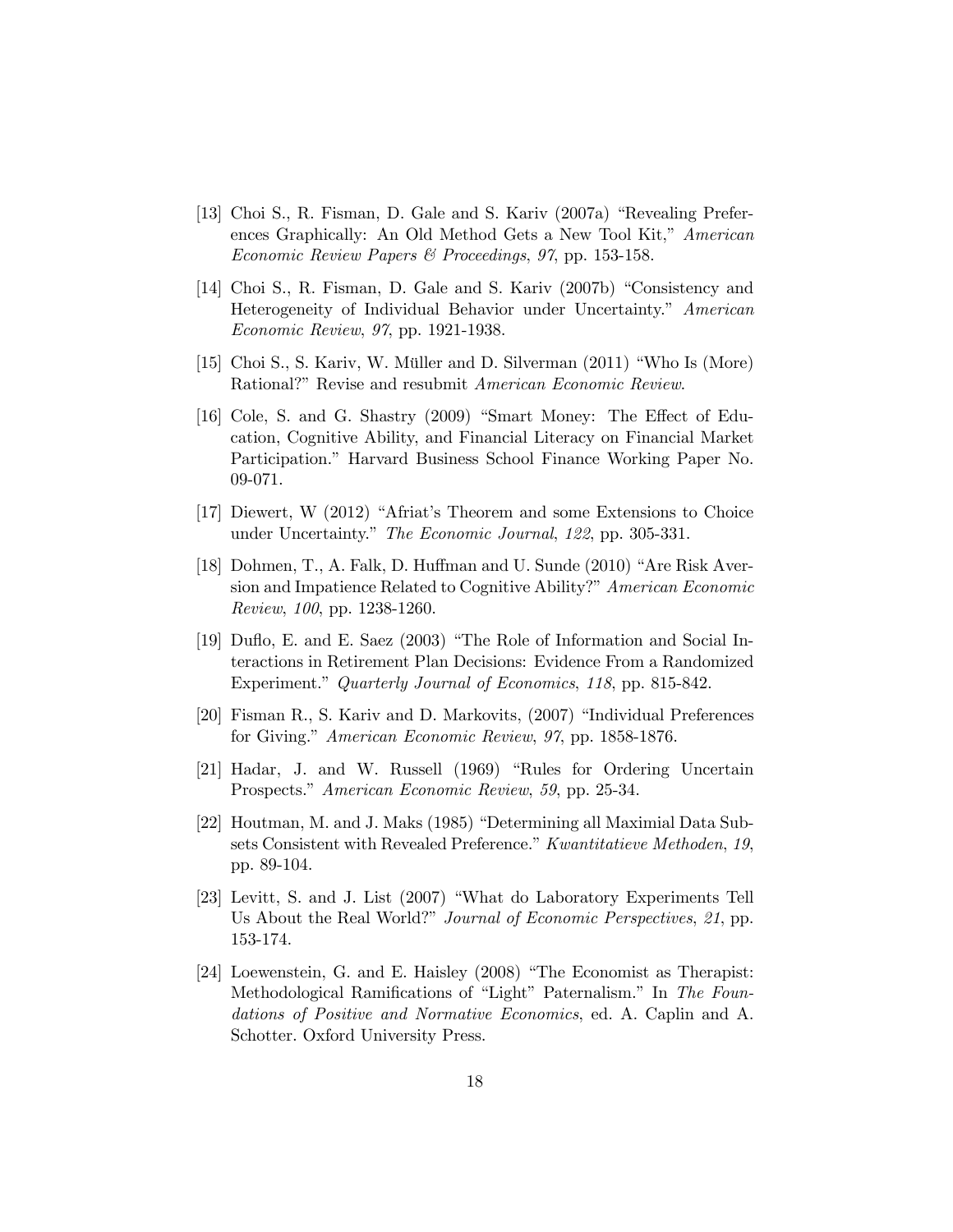- [25] Lusardi, A. and O. Mitchell (2007) "Baby Boomer Retirement Security: The Roles of Planning, Financial Literacy, and Housing Wealth." Journal of Monetary Economics, 54, pp. 205-224.
- [26] Madrian, B. and D. Shea (2001) "The Power of Suggestion: Inertia in 401(k) Participation and Savings Behavior." Quarterly Journal of Economics, 116, pp. 1149-1525.
- [27] Manski, C. (1995) "Identifcation Problems in the Social Sciences." Cambridge: Harvard University Press.
- [28] Samuelson, P. (1947) Foundations of Economic Analysis. Cambridge: Harvard University Press.
- [29] Smith, J., J. McArdle and R. Willis (2010) "Financial Decision Making and Cognition in a Family Context." Economic Journal, 120, pp. 363- 380.
- [30] Thaler, R. and S. Benartzi (2004) "Save More Tomorrow: Using Behavioral Economics to Increase Employee Savings." Journal of Political Economy, 112, pp. 164-187.
- [31] Thaler, R. and C. Sunstein (2003) "Libertarian Paternalism." American Economic Review, Papers & Proceedings, 93, pp. 175-179.
- [32] Varian, H. (1982) "The Nonparametric Approach to Demand Analysis." Econometrica, 50, pp. 945-972.
- [33] Varian, H. (1983) "Non-Parametric Tests of Consumer Behaviour." Review of Economic Studies, 50, pp. 99-110.
- [34] Varian, H. (1990) "Goodness-of-Fit in Optimizing Models." Journal of Econometrics, 46, pp. 125-140.
- [35] Varian, H. (1991) "Goodness-of-Fit for Revealed Preference Tests." Mimeo.
- [36] Varian, H. (2012) "Revealed Preference and its Applications." The Economic Journal, 122, pp. 332-338.
- [37] Vermeulen, F. (2012) "Foundations of Revealed Preference: Introduction." The Economic Journal, 122, pp. 287-294.